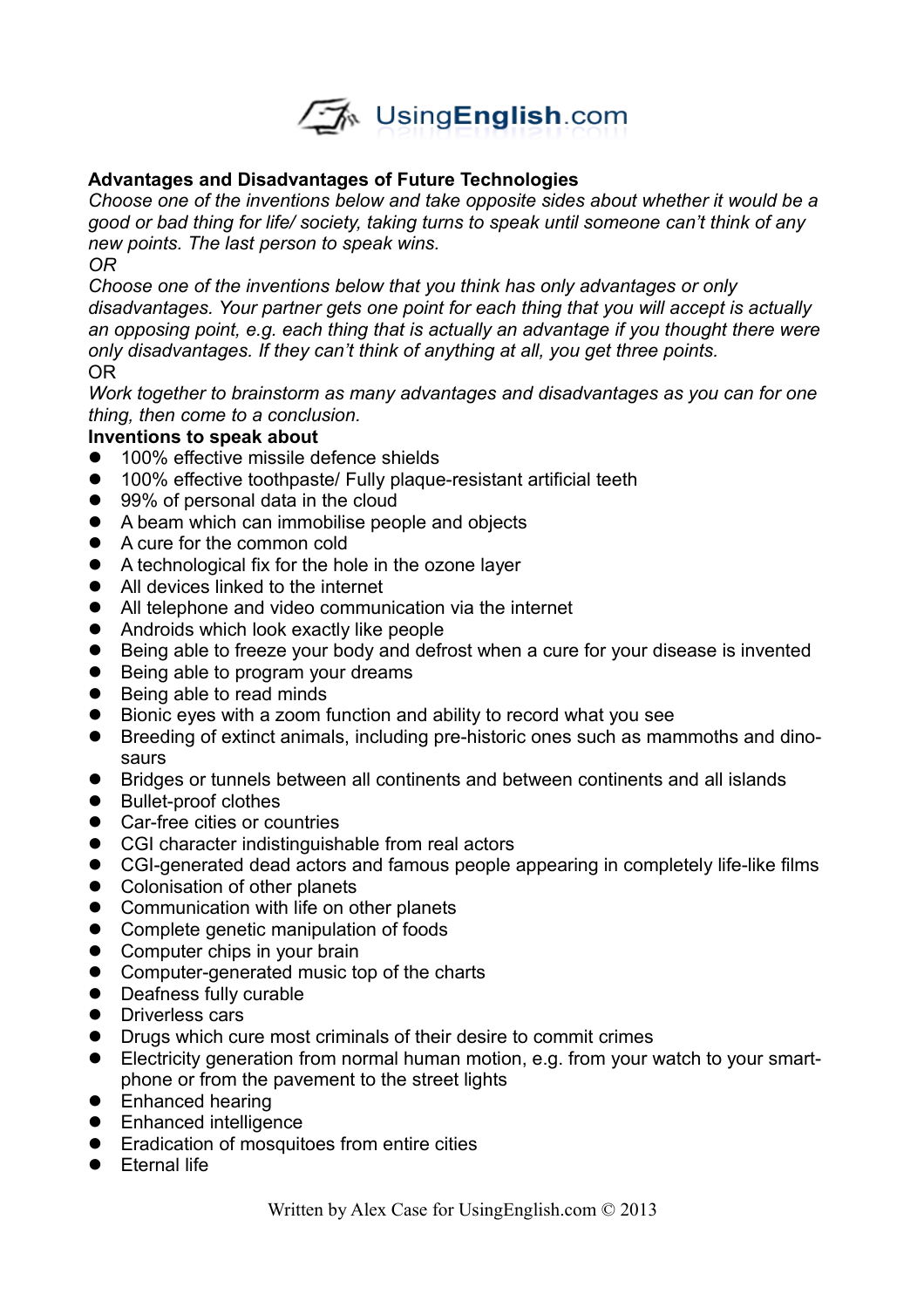## ∠" Using English.com

- Floating cities
- Flying cars/ Cheap helicopters
- **•** Free manipulation of your future baby's DNA
- Fully insect-resistant crops
- GPS tracking of all people by governments
- **Growing of human organs**
- **•** Human cloning
- ID implanted in your skin
- $\bullet$  Individually targeted television commercials
- Indoor farming, e.g. in high-rise farm buildings in cities, becomes ubiquitous
- **•** Invisibility/ A personal cloaking device
- Laser guns with the possibility of stun settings
- Limitless cheap electrical energy, e.g. from fusion reactors
- **•** Lunar and interplanetary tourism
- Male birth control pills
- Memory sticks in your body
- **•** Mind-operated electronics
- One world currency
- Pacemakers inserted in all middle aged people
- Perfect computer-based matching with compatible marriage partners
- Perfect virtual reality
- **•** Personal DNA sequencing for \$100
- Personal force field shields
- Recording dreams
- Robot shop assistants
- **•** Satellite hotel
- Satellite launches for \$1000
- Shopping only online
- Space exploration which is affordable for all countries
- **•** Teleportation
- The ability to dig down to the earth's core
- The ability to drain and then refill huge areas of the sea
- The ability to freeze time
- The complete automation of all work
- The elimination of absolute poverty
- The end of cash
- The first computer generated film stars/ television personalities
- The internet completely replaces television
- Time travel
- Two hour flights to the other side of the world
- **•** Underwater cities
- **Underwater cruises**
- **•** Underwater hotels
- Vegetarian substitutes that taste exactly the same as meat
- Vertical cities in 3000 metre high skyscrapers
- Very cheap and safe cosmetic surgery
- Wars without humans on the battlefield